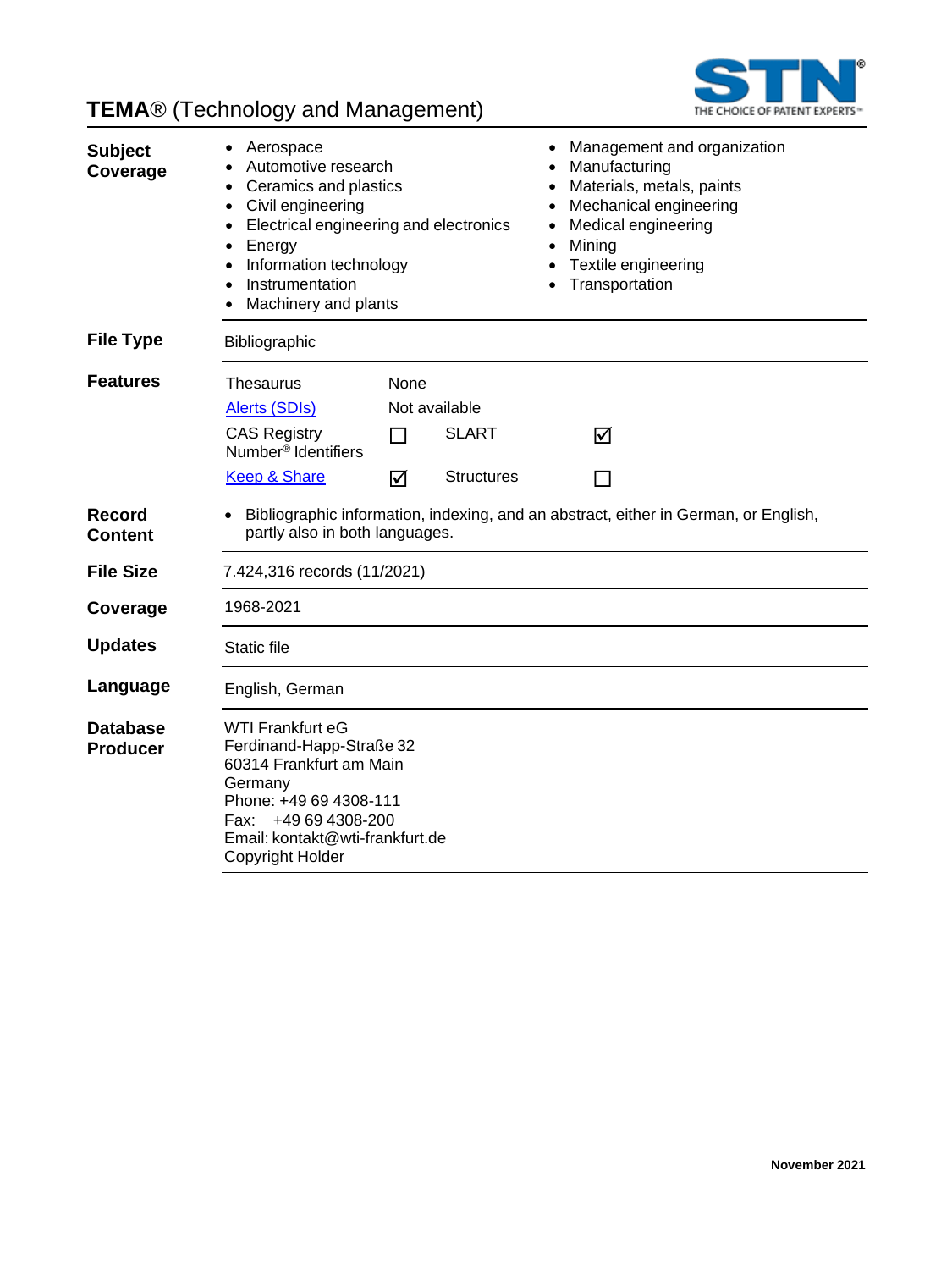### 2 **TEMA**

| <b>Sources</b> | $\bullet$ Reports<br>Conferences<br>Journals<br><b>Dissertations</b>                                                                                                                                                                                    | Patents<br>Standards<br>Translations<br><b>Books</b>                                                                                      |  |  |  |
|----------------|---------------------------------------------------------------------------------------------------------------------------------------------------------------------------------------------------------------------------------------------------------|-------------------------------------------------------------------------------------------------------------------------------------------|--|--|--|
| User Aids      | Fachordnung Technik (2006), German *<br>$\bullet$<br>$\bullet$<br>STNGUIDE<br>* available from producer                                                                                                                                                 | Thesaurus Technik und Management (Ausgabe 2003/2004), German/English *<br>Online Helps (HELP DIRECTORY lists all help messages available) |  |  |  |
| <b>Cluster</b> | • AEROTECH<br>ALLBIB<br>$\bullet$<br>AUTHORS<br><b>COMPUTER</b><br><b>CONSTRUCTION</b><br>• CORPSOURCE<br>• ELECTRICAL<br><b>ENGINEERING</b><br>$\bullet$<br>MATERIALS<br>$\bullet$<br>METALS<br><b>NPS</b><br><b>STN Database Cluster information:</b> |                                                                                                                                           |  |  |  |
|                | http://www.stn-international.de/en/customersupport/customer-<br>support#cluster+%7C+subjects+%7C+features                                                                                                                                               |                                                                                                                                           |  |  |  |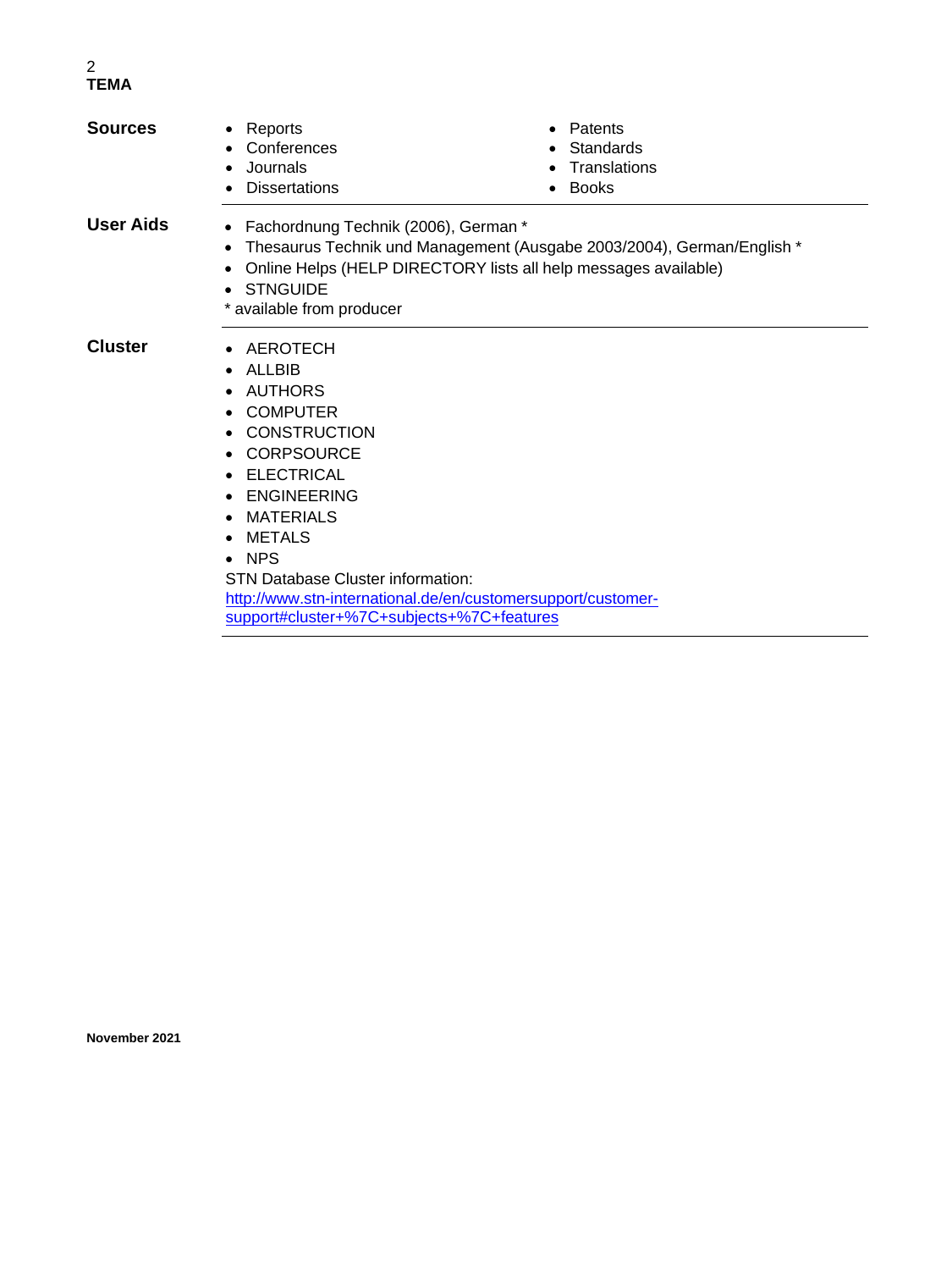## **Search and Display Field Codes**

Fields that allow left truncation are indicated by an asterisk (\*).

### **General Search Fields**

| <b>Search Field Name</b>                                                                                                                                                                                                                                                                           | <b>Search</b><br>Code                             | <b>Search Examples</b>                                                                                                                                                                              | <b>Display</b><br><b>Codes</b>                                               |
|----------------------------------------------------------------------------------------------------------------------------------------------------------------------------------------------------------------------------------------------------------------------------------------------------|---------------------------------------------------|-----------------------------------------------------------------------------------------------------------------------------------------------------------------------------------------------------|------------------------------------------------------------------------------|
| Basic Index* (contains single<br>words from abstract (AB),<br>controlled term (CT),<br>controlled term in German<br>(CTDE), title (TI),<br>supplementary term (ST), and<br>uncontrolled term (UT) fields)                                                                                          | None<br>or<br>/BI                                 | S ORGANISATIONSSTRUKTUREN(L)<br>AUFTRAG?<br>S MAPPING ALGORITHM#<br><b>S SAFETY REGULATIONS</b><br>S ?FILTRATION?                                                                                   | AB, CT,<br>CTDE, ST, TI,<br>UT                                               |
| Abstract*<br><b>Accession Number</b><br>Author                                                                                                                                                                                                                                                     | /AB<br>/AN<br>/AU                                 | S FORMALDEHYD/AB<br>S 20030100009/AN<br>S MAN C H/AU                                                                                                                                                | AB<br>AN<br><b>AU</b>                                                        |
| Classification Code (1)<br>(code and text)                                                                                                                                                                                                                                                         | /CC                                               | S MAN, C H/AU<br>S 3AAP/CC<br>S PROJECT MANAGEMENT/CC                                                                                                                                               | CC                                                                           |
| Classification Code in German<br>(1) (code and text)<br><b>Controlled Term</b><br>Controlled Term in German<br><b>Controlled Word</b><br>Corporate Source (1)<br>Document Number<br>Document Type                                                                                                  | /CCDE<br>/CT<br>/CTDE<br>/CW<br>/CS<br>/DN<br>/DT | S 3AAP/CCDE<br>S PROJEKTMANAGEMENT/CCDE<br>S SAFETY-REGULATIONS/CT<br>S MAC-OS/CTDE<br>S KNIT/CW<br>S MAN DIESEL AUGSBURG/CS<br>S 20191222689/DN<br>S BOOK/DT                                       | <b>CCDE</b><br><b>CT</b><br><b>CTDE</b><br>CT, CTDE<br>CS<br><b>DN</b><br>DT |
| (code and text)<br>Entry Date (2)                                                                                                                                                                                                                                                                  | (or $/TC$ )<br>/ED<br>(or /UP)                    | S B/DT<br>S ED=JUL 2020 AND PY=2020                                                                                                                                                                 | <b>ED</b>                                                                    |
| Digital Object Identifier                                                                                                                                                                                                                                                                          | /FTDOI<br>(or /DOI)                               | S<br>HTTPS://DX.DOI.ORG/0.1557/OPL.2013.111/FT<br><b>DOI</b>                                                                                                                                        | FTDOI, SO                                                                    |
| <b>International Standard</b><br>(Document) Number<br>(contains ISSN and ISBN)                                                                                                                                                                                                                     | /ISN                                              | S 953-97026-6-6/ISN<br>S 1090-8471/ISN                                                                                                                                                              | ISN, SO                                                                      |
| Journal Title (contains full and<br>abbreviated journal titles)<br>Language                                                                                                                                                                                                                        | /JT<br>/LA                                        | S JOURNAL OF ADHESION/JT<br>S L1 AND FRENCH/LA                                                                                                                                                      | JT, JTA, JTF,<br><b>SO</b><br>LA                                             |
| (ISO code and text)<br>Meeting Date (1)<br>Meeting Location (2)<br>Meeting Title (2)<br>Meeting Year (1)<br>Publication Year (2)<br>Publisher (1)<br>Source (contains journal titles,<br>and other higher level titles,<br>serial titles, ISSN, ISBN,<br>publisher, DOIs, URLs, and<br>pagination) | /MD<br>/ML<br>/MT<br>/MY<br>/PY<br>/PB<br>/SO     | S FR/LA<br>S MD=11 FEB 2020<br>S DUESSELDORF/ML<br>S SPRITZGIESSEN/MT<br>S 2020/MY<br>S 1998-1999/PY<br>S SPRINGER BERLIN/PB<br>S (ROENTGENSTRAHLEN AND 2001)/SO<br>S 1438 9029/SO<br>S DAS ECHO/SO | <b>MD</b><br><b>ML</b><br><b>MT</b><br>MY<br>PY, SO<br>PB, SO<br><b>SO</b>   |
| <b>Supplementary Term</b><br>Title*<br>Update Date (1)<br>Uniform Resource Locator                                                                                                                                                                                                                 | /ST<br> T <br>/UP<br>/URL                         | S ANLAGENBAU/ST<br>S ROUTE PLANNING/TI<br>S ED>JUL 2020<br>S SPRINGERONLINE/URL                                                                                                                     | <b>ST</b><br>TI.<br>UP<br>SO, URL                                            |

**(1)** Search with implied (S) proximity is available in this field.

**(2)** Numeric search field that may be searched using numeric operators or ranges.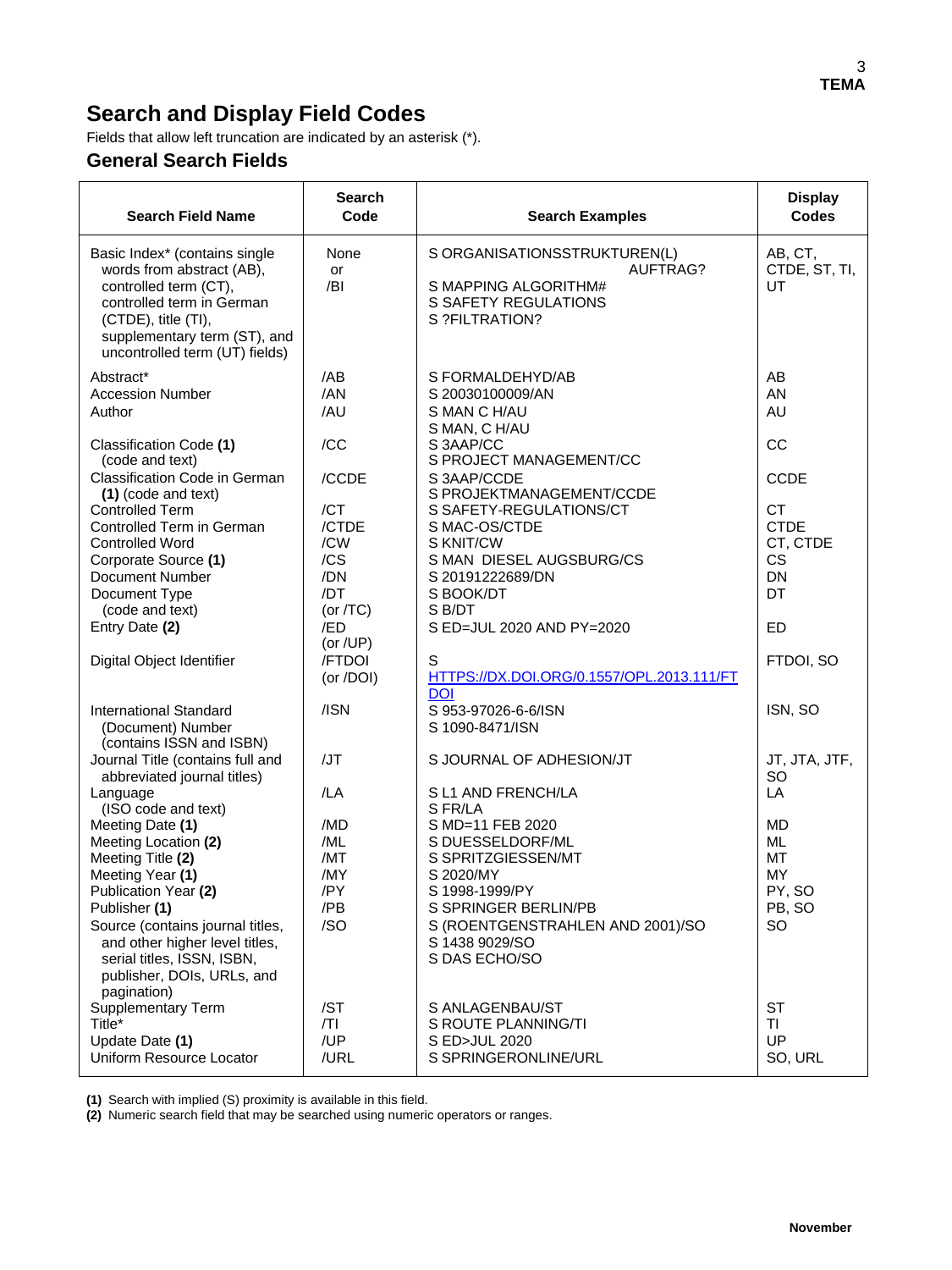### 4 **TEMA**

## **Property Fields1)**

In TEMA a numeric search for a specific set of physical properties (/PHP) is available within the text fields (TI, AB, BI). The numeric values are not displayed as single fields, but highlighted within the hit displays.

Use EXPAND/PHP to search for all available physical properties. A search with the respective field codes will be carried out in all database fields with English text. The /PHP index contains a complete list of codes and related text for all physical properties available for numeric search.

| <b>Field</b><br>Code                          | <b>Property</b>                                                                                        | <b>Unit</b>                                          | <b>Symbol</b>                         | <b>Search Examples</b>                                                                                                     |
|-----------------------------------------------|--------------------------------------------------------------------------------------------------------|------------------------------------------------------|---------------------------------------|----------------------------------------------------------------------------------------------------------------------------|
| /AOS<br>/BIR<br>/BIT<br>/CAP                  | Amount of substance<br><b>Bit Rate</b><br>Stored Information<br>Capacitance                            | Mol<br>Bit/Second<br>Bit<br>Farad                    | mol<br>bit/s<br>Bit<br>F              | S 10 / AOS<br>S 8000-10000/BIR<br>S BIT > 3 MEGABIT<br>S 1-10 MF/CAP                                                       |
| /CATA<br>/CDN<br>/CMOL                        | <b>Catalytic Activity</b><br><b>Current Density</b><br>Molarity, Molar<br>Concentration                | Katal<br>Ampere/Square Meter<br>Mol/Liter            | kat<br>A/m <sup>2</sup><br>mol/L      | S CDN>10 A/M**2<br>S UREA/BI (S) 8/CMOL                                                                                    |
| /CON<br>/DB<br>/DEG<br>$/$ DEN $/$ $/$ C $)$  | Conductance<br>Decibel<br>Degree<br>Density (Mass                                                      | Siemens<br>Decibel<br>Degree<br>Kilogram/Cubic Meter | S<br>dB<br>kg/m <sup>3</sup>          | S 1S-3/CON<br>S DB>50<br>S CYLINDER/BI (S) 45/DEG<br>S 5E-3-10E-3/DEN                                                      |
| /DEQ<br>/DOA                                  | Concentration<br>Dose Equivalent<br>Dosage                                                             | Sievert<br>Milligram/Kilogram/Day                    | Sv<br>mg/day                          | S 100/DEQ                                                                                                                  |
| /DOS<br>(ILD50)<br>/DV<br>/ECH                | Dose<br>Viscosity, dynamic<br><b>Electric Charge</b>                                                   | Milligram/Kilogram<br>Pascal * Second<br>Coulomb     | mg/kg<br>Pa * s<br>C                  | S DOS>0.8<br>S DV>5000<br>S 0.0001-0.001/ECH                                                                               |
| (/CHA)<br>/ECO<br>$($ /ECND $)$               | <b>Electrical Conductivity</b>                                                                         | Siemens/Meter                                        | S/m                                   | S ECO>800 S/M (15A) AQUEOUS                                                                                                |
| /ELC<br>(/ECC)                                | <b>Electric Current</b>                                                                                | Ampere                                               | A                                     | S 1-10/ELC                                                                                                                 |
| /ELF<br>(/ECF)                                | <b>Electric Field</b>                                                                                  | Volt/Meter                                           | V/m                                   | S 200/ELF                                                                                                                  |
| /ENE                                          | Energy                                                                                                 | Joule                                                | J                                     | S DROPLETS (10A) 40 JOULE -<br>70 JOULE /ENE                                                                               |
| /ERE<br>$($ <i>(FRES)</i>                     | <b>Electrical Resistivity</b>                                                                          | Ohm * Meter                                          | Ohm * m                               | S ERE>0.1                                                                                                                  |
| /FOR<br>$/$ FRE $($ /F $)$<br>$/$ IU<br>/KV   | Force<br>Frequency<br><b>International Unit</b><br>Viscosity, kinematic                                | Newton<br>Hertz<br>none<br>Square Meter/Second       | N<br>Hz<br>IU<br>$m^2/s$              | S 50 N / FOR<br>S OSCILLAT?/BI (S) 1-3/FRE<br>S IU>1000 (P) VITAMIN A<br>S METHYLPOLYSILOXANES/BI (10A)<br>200-300 CST /KV |
| /LEN<br>(/SIZ)                                | Length, Size                                                                                           | Meter                                                | m                                     | S 1-4/LEN                                                                                                                  |
| /LUME                                         | Luminous Emittance,<br>Illuminance                                                                     | Lux                                                  | <b>Ix</b>                             | S 10-50/LUME                                                                                                               |
| /LUMF<br>/LUMI<br>/M<br>/MCH<br>/MFD<br>(MFS) | Luminous Flux<br>Luminous Intensity<br>Mass<br>Mass to Charge Ratio<br><b>Magnetic Flux</b><br>Density | Lumen<br>Candela<br>Kilogram<br>none<br>Tesla        | Lm<br>cd<br>kg<br>m/z<br>$\mathsf{T}$ | S LUMF>1000<br>S LUMI<4<br>S ALLOY/BI (30A) 1E-10-1E-5/M<br>$S MCH=1$<br>S MFD>102                                         |
| /MFR<br>(MFL)                                 | Mass Flow Rate                                                                                         | Kilogram/Second                                      | kg/s                                  | S MFR<0.1                                                                                                                  |
| /MFST                                         | Magnetic Field<br>Strength                                                                             | Ampere/Meter                                         | A/m                                   |                                                                                                                            |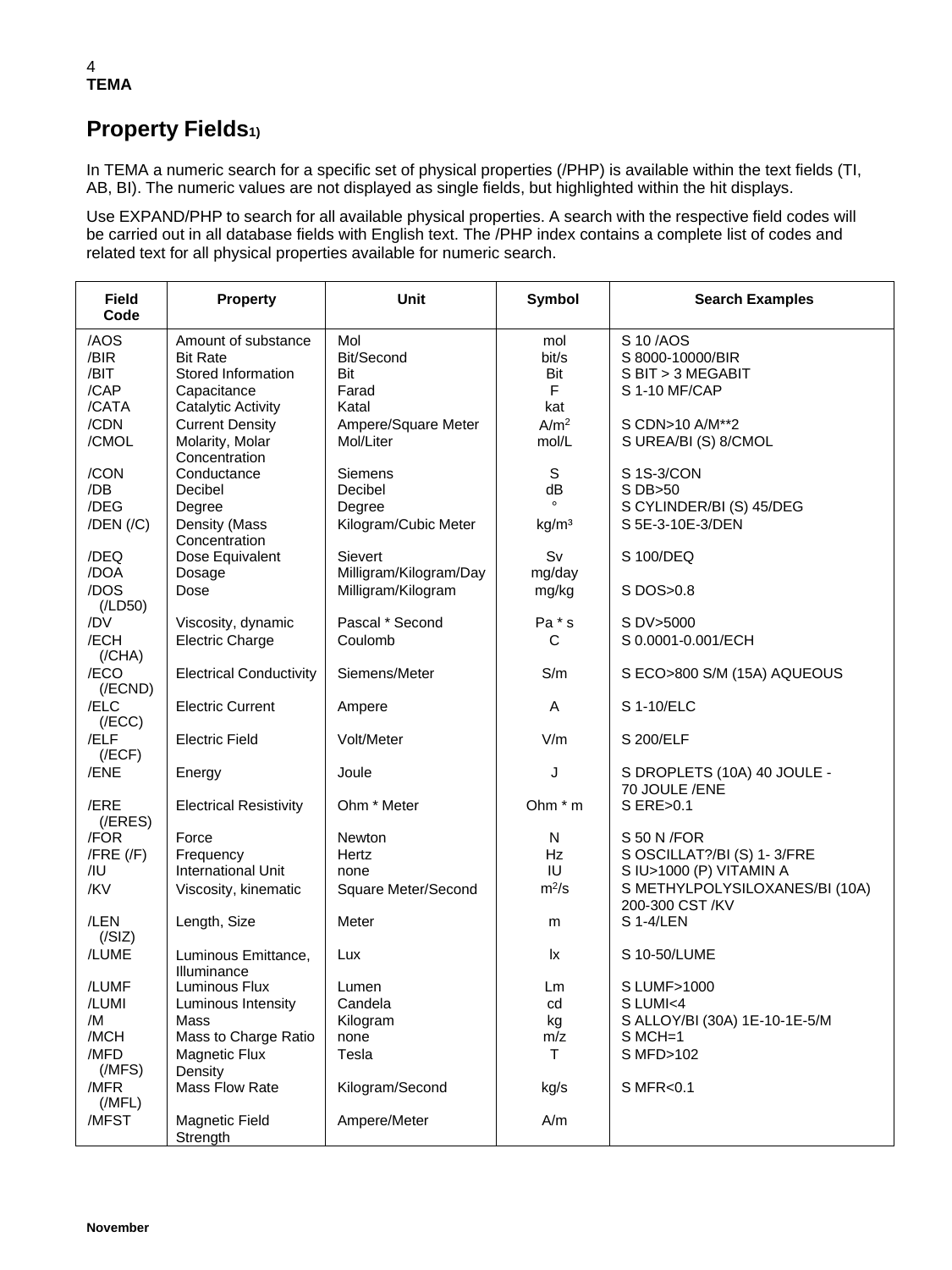# **Property Fields1) (cont'd)**

| <b>Field</b><br>Code      | <b>Property</b>                            | Unit                     | Symbol           | <b>Search Examples</b>                                           |
|---------------------------|--------------------------------------------|--------------------------|------------------|------------------------------------------------------------------|
| /MM (/MW,<br>/MOM)        | <b>Molar Mass</b>                          | Gram/Mol                 | g/mol            | S 2000-3000 G/MOL/MM                                             |
| /MOLS                     | Molality of Substance                      | Mol/Kilogram             | mol/kg           | S 01.-10 MOL/KG/MOLS                                             |
| /MVR                      | Melt Volume Rate,<br><b>Melt Flow Rate</b> | none                     | $q/10$ min       | S 3/MVR                                                          |
| /PER                      | Percent<br>(Proportionality)               | none                     | %                | S POLYMER?/AB (5A) 4/PER                                         |
| /PHV<br>$($ /PH $)$       | pH Value                                   | pH                       | pH               | S 7.4-7.6/PHV                                                    |
| /POW<br>$($ /PW $)$       | Power                                      | Watt                     | W                | S "HG-XE-?"/BI (S) 100-200<br><b>WATT/POW</b>                    |
| /PPM                      | Parts per million                          | Ppm                      | ppm              | S 100 PPM /PPM (10A)<br><b>ADDITIVE/BI</b>                       |
| $/PRES$ $//P)$            | Pressure                                   | Pascal                   | Pa               | S (VACUUM (5A) DISTILL?)/BI (S)<br>1000-1100/PRES                |
| /RAD                      | Radioactivity                              | Becquerel                | Bq               | S RAD/PHP                                                        |
| /RES                      | <b>Electrical Resistance</b>               | Ohm                      | Ohm              | S SENSOR /BI (S) 10-100/RES                                      |
| /RI                       | Refractive Index                           | none                     |                  | $S$ 3-4/RI                                                       |
| /RSP                      | <b>Rotational Speed</b>                    | <b>Revolution/Minute</b> | rpm              | S 2 RPM - 100 RPM / RSP (S)<br><b>ENGINE/BI</b>                  |
| /SAR                      | Area /Surface Area                         | <b>Square Meter</b>      | m <sup>2</sup>   | S PLATE/BI (S) 10 M**2 - 100<br>$M**2/SAR$                       |
| /SOL<br>( / SLB)          | Solubility                                 | Gram/100 gram            | g/100 g          | S SOL>20 G/100G (5A) WATER                                       |
| /SSAM                     | Specific Surface<br>Area, Mass             | Square Meter/Kilogram    | M2/kg            |                                                                  |
| /STSC<br>(/ST)            | Surface Tension                            | Joule /Square Meter      | J/m <sup>2</sup> | S 60 J/M**2/STSC                                                 |
| /TCO<br>(/TCND)           | <b>Thermal Conductivity</b>                | Watt/Meter * Kelvin      | $W/m * K$        | S 1/TCO (S) HEAT?                                                |
| $/TEMP$ $/$ $T$ )<br>/TEX | Temperature<br>Tex                         | Kelvin<br>Gram/Kilometer | K<br>g/km        | S 20-25/TEMP                                                     |
| /TIM                      | Time                                       | Second                   | s                | S ?INCUB?/BI (10A) 50 S - 150 S<br>/TIM                          |
| $/$ VEL $($ /V $)$        | Velocity                                   | Meter per Second         | m/s              | S REDUC?/BI (S) 1E-3-5E-3/VEL                                    |
| /VELA                     | Velocity, angular                          | Radian/Second            | rad/s            | $S$ VELA $>10$                                                   |
| NLR                       | <b>Volumetric Flow Rate</b>                | Cubic Meter/Second       | $m^3/s$          | S 1 M**3/S - 2 M**3/S /VLR (S)<br><b>ABRASIVE</b>                |
| /VOL                      | Volume                                     | <b>Cubic Meter</b>       | m <sup>3</sup>   | S 1E-8-2E-8/VOL.EX                                               |
| /VOLT                     | Voltage                                    | Volt                     | $\vee$           | S TENSION/BI (10A) 5E-3 V<br><volt<7e-3 td="" v<=""></volt<7e-3> |

**(1)** Exponential format is recommended for the search of particularly high or low values, e.g. 1.8E+7 or 1.8E7 (for 18000000) or 9.2E-8 (for 0.000000092).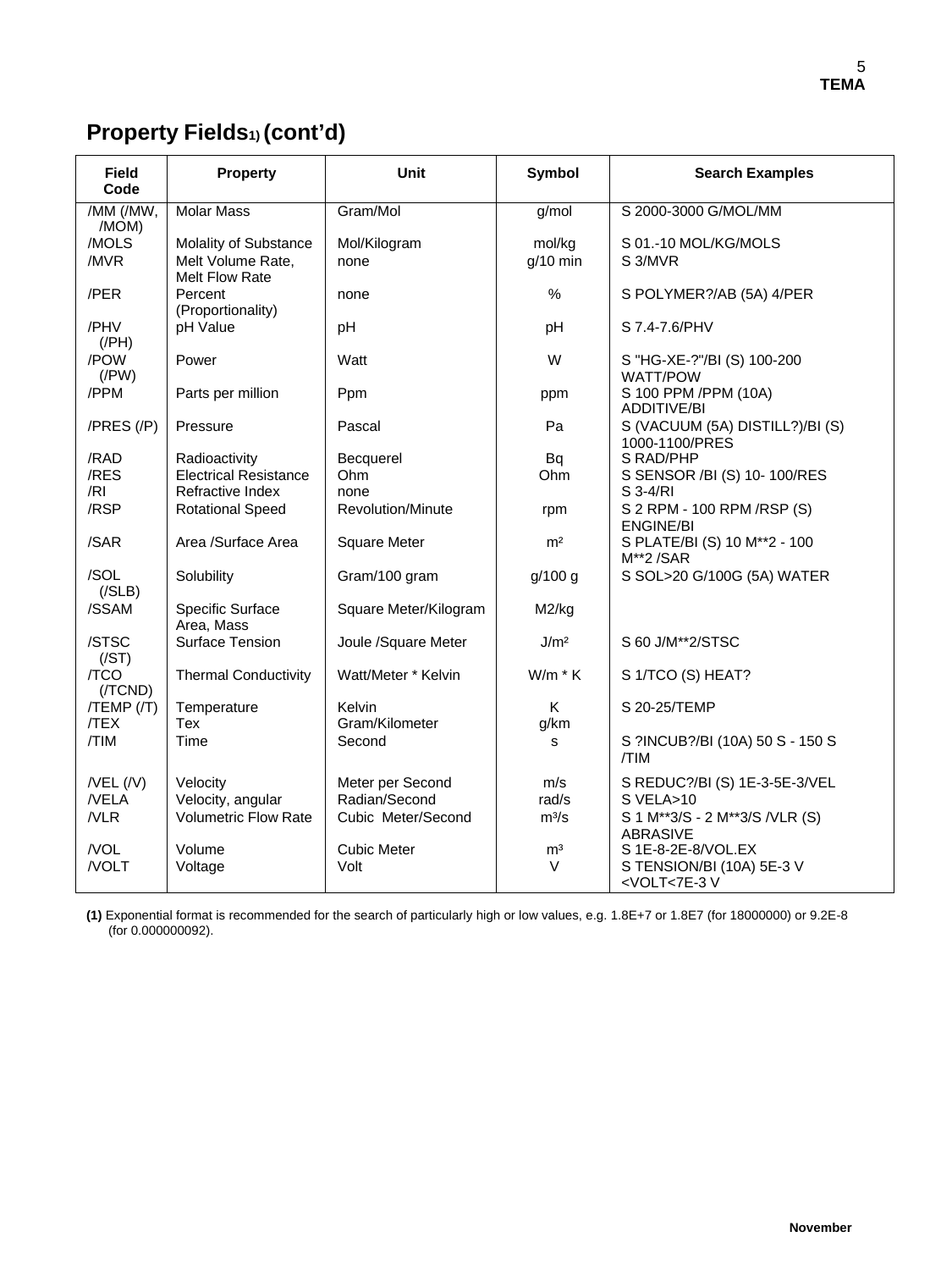### **DISPLAY and PRINT Formats**

Any combination of formats may be used to display or print answers. Multiple codes must be separated by spaces or commas, e.g., D L1 1-5 TI AU. The fields are displayed or printed in the order requested.

Hit-term highlighting is available for all fields. Highlighting must be ON during SEARCH to use the HIT, KWIC, and OCC formats.

| Format                                                                                                                                                                    | <b>Content</b>                                                                                                                                                                                                                                                                                                                                                                                                                      | <b>Examples</b>                                                                                                    |
|---------------------------------------------------------------------------------------------------------------------------------------------------------------------------|-------------------------------------------------------------------------------------------------------------------------------------------------------------------------------------------------------------------------------------------------------------------------------------------------------------------------------------------------------------------------------------------------------------------------------------|--------------------------------------------------------------------------------------------------------------------|
| AB                                                                                                                                                                        | Abstract                                                                                                                                                                                                                                                                                                                                                                                                                            | D AB                                                                                                               |
| AN                                                                                                                                                                        | <b>Accession Number</b>                                                                                                                                                                                                                                                                                                                                                                                                             | D AN                                                                                                               |
| AU                                                                                                                                                                        | Author                                                                                                                                                                                                                                                                                                                                                                                                                              | D AU TI                                                                                                            |
| CC(1)                                                                                                                                                                     | <b>Classification Code</b>                                                                                                                                                                                                                                                                                                                                                                                                          | D <sub>CC</sub>                                                                                                    |
| CCDE (1)                                                                                                                                                                  | Classification Code in German                                                                                                                                                                                                                                                                                                                                                                                                       | D CCDE                                                                                                             |
| CS.                                                                                                                                                                       | Corporate Source                                                                                                                                                                                                                                                                                                                                                                                                                    | D <sub>CS</sub>                                                                                                    |
| <b>CT</b>                                                                                                                                                                 | <b>Controlled Term</b>                                                                                                                                                                                                                                                                                                                                                                                                              | D CT                                                                                                               |
| <b>CTDE</b>                                                                                                                                                               | Controlled Term in German                                                                                                                                                                                                                                                                                                                                                                                                           | D CTDE                                                                                                             |
| <b>DN</b>                                                                                                                                                                 | Document Number                                                                                                                                                                                                                                                                                                                                                                                                                     | D DN                                                                                                               |
| DT (TC)                                                                                                                                                                   | Document Type                                                                                                                                                                                                                                                                                                                                                                                                                       | D DT                                                                                                               |
| <b>FTDOI</b>                                                                                                                                                              | Digital Object Identifier                                                                                                                                                                                                                                                                                                                                                                                                           | <b>D FTDOI</b>                                                                                                     |
| <b>ISN</b> (1)                                                                                                                                                            | International Standard (Document) Number                                                                                                                                                                                                                                                                                                                                                                                            | D ISN                                                                                                              |
| JT(1)                                                                                                                                                                     | <b>Journal Title</b>                                                                                                                                                                                                                                                                                                                                                                                                                | D JT                                                                                                               |
| <b>JTF (1)</b>                                                                                                                                                            | Journal Title, Full                                                                                                                                                                                                                                                                                                                                                                                                                 | D JTF                                                                                                              |
| LA                                                                                                                                                                        | Language                                                                                                                                                                                                                                                                                                                                                                                                                            | D LA                                                                                                               |
| MD(1)                                                                                                                                                                     | <b>Meeting Date</b>                                                                                                                                                                                                                                                                                                                                                                                                                 | D MD                                                                                                               |
| ML(1)                                                                                                                                                                     | <b>Meeting Location</b>                                                                                                                                                                                                                                                                                                                                                                                                             | D ML                                                                                                               |
| MT(1)                                                                                                                                                                     | Meeting Title                                                                                                                                                                                                                                                                                                                                                                                                                       | D MT                                                                                                               |
| MY (1)                                                                                                                                                                    | <b>Meeting Year</b>                                                                                                                                                                                                                                                                                                                                                                                                                 | D MY                                                                                                               |
| PB(1)                                                                                                                                                                     | Publisher                                                                                                                                                                                                                                                                                                                                                                                                                           | D <sub>PB</sub>                                                                                                    |
| PY (1)                                                                                                                                                                    | <b>Publication Year</b>                                                                                                                                                                                                                                                                                                                                                                                                             | D <sub>PY</sub>                                                                                                    |
| SO.                                                                                                                                                                       | Source                                                                                                                                                                                                                                                                                                                                                                                                                              | D <sub>SO</sub>                                                                                                    |
| <b>ST</b>                                                                                                                                                                 | <b>Supplementary Term</b>                                                                                                                                                                                                                                                                                                                                                                                                           | D ST                                                                                                               |
| TI.                                                                                                                                                                       | Title                                                                                                                                                                                                                                                                                                                                                                                                                               | D TI                                                                                                               |
| $UP$ (ED) (1)                                                                                                                                                             | <b>Update Date</b>                                                                                                                                                                                                                                                                                                                                                                                                                  | D UP                                                                                                               |
| <b>URL</b>                                                                                                                                                                | Uniform Resource Locator                                                                                                                                                                                                                                                                                                                                                                                                            | <b>DURL</b>                                                                                                        |
| UT.                                                                                                                                                                       | <b>Uncontrolled Term</b>                                                                                                                                                                                                                                                                                                                                                                                                            | D UT                                                                                                               |
| ABS<br><b>ALL</b><br><b>ALLDE</b><br><b>DALL</b><br><b>IALL</b><br>BIB (STD)<br><b>IBIB</b><br><b>IND</b><br><b>INDDE</b><br>SCAN(2)<br>TRIAL (FREE, TRI,<br>SAMPLE, SAM) | AN. AB<br>AN, DN, TI, AU, CS, SO, DT, AV, LA, ED, AB, CC, CT, ST, UT<br>AN, DN, TI, AU, CS, SO, DT, AV, LA, ED, AB, CCDE, CTDE, ST, UT<br>ALL, delimited for post-processing<br>ALL, indented with text labels<br>AN, DN, TI, AU, CS, SO, DT, AV, LA, ED (BIB is default)<br>BIB, indented with text labels<br>AN, CC, CT, ST, UT<br>AN, CCDE, CTDE, ST, UT<br>TI, CT (random display without answer numbers)<br>TI, CC, CT, ST, UT | D ABS<br>D ALL<br><b>D DALL</b><br><b>DIALL</b><br>D BIB<br>D IBIB<br>D IND<br>D INDDE<br>D SCAN<br><b>D TRIAL</b> |
| <b>HIT</b>                                                                                                                                                                | Hit term(s) and field(s)                                                                                                                                                                                                                                                                                                                                                                                                            | D HIT                                                                                                              |
| <b>KWIC</b>                                                                                                                                                               | Up to 50 words before and after hit term(s) (KeyWord-In-Context)                                                                                                                                                                                                                                                                                                                                                                    | <b>D KWIC</b>                                                                                                      |
| OCC                                                                                                                                                                       | Number of occurrences of hit term(s) and field(s) in which they occur                                                                                                                                                                                                                                                                                                                                                               | D OCC                                                                                                              |

**(1)** Custom display only.

**(2)** SCAN must be specified on the command line, i.e., D SCAN or DISPLAY SCAN.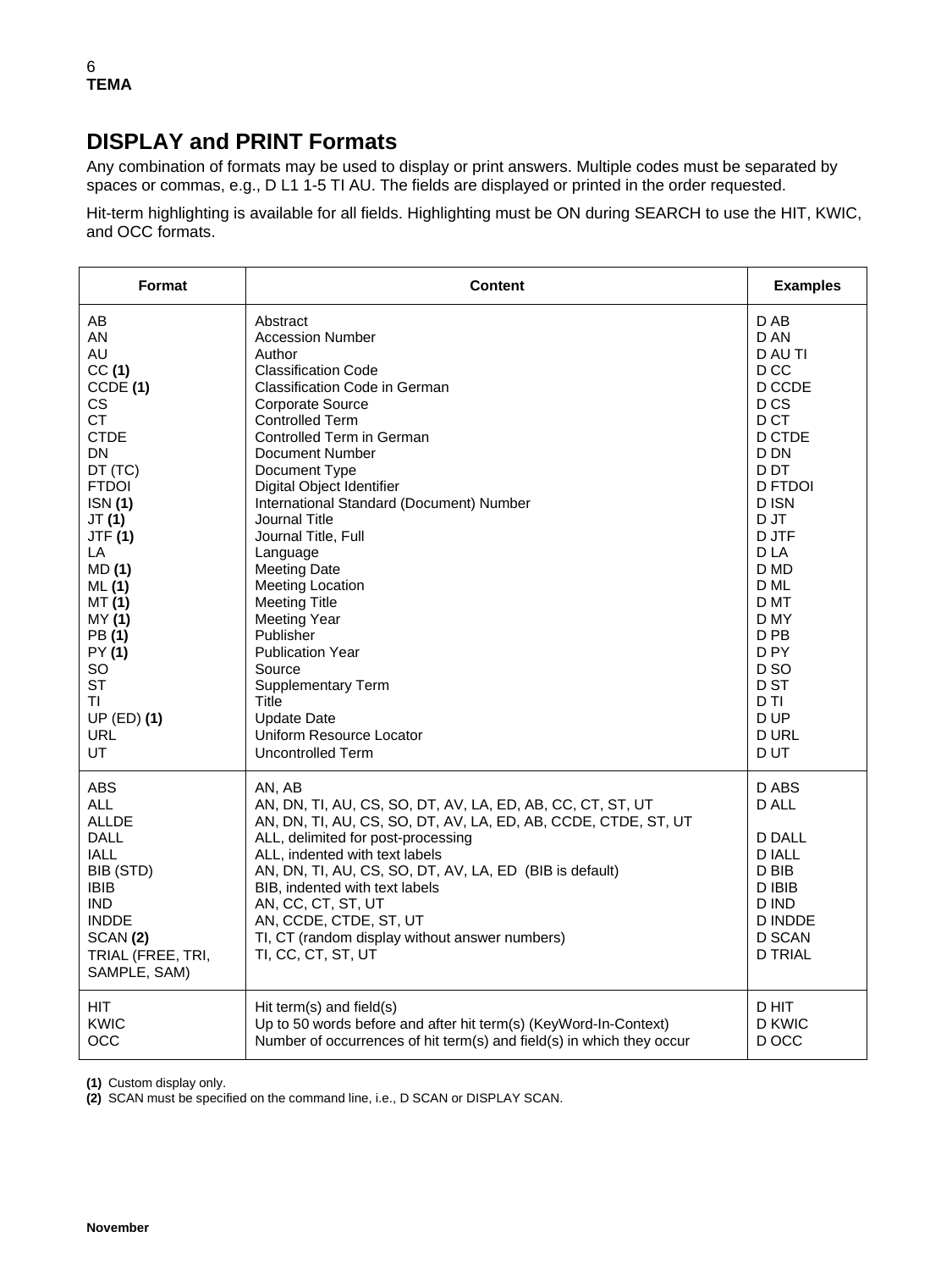## **SELECT, ANALYZE, and SORT Fields**

The SELECT command is used to create E-numbers containing terms taken from the specified field in an answer set.

The ANALYZE command is used to create an L-number containing terms taken from the specified field in an answer set.

The SORT command is used to rearrange the search results in either alphabetic or numeric order of the specified field(s).

| <b>Field Name</b>                         | <b>Field Code</b> | <b>ANALYZE/</b><br>SELECT (1) | <b>SORT</b> |
|-------------------------------------------|-------------------|-------------------------------|-------------|
| Abstract                                  | AB                | Y(2)                          | N           |
| <b>Accession Number</b>                   | AN                | Y                             | N           |
| Author                                    | AU                | Υ                             | Υ           |
| <b>Classification Code</b>                | CC                | Y                             | Υ           |
| <b>Classification Code in German</b>      | <b>CCDE</b>       | Y                             | Y           |
| Citation                                  | <b>CIT</b>        | Y(3,4)                        | N           |
| <b>Controlled Term</b>                    | <b>CT</b>         | Y                             | N           |
| Controlled Term in German                 | <b>CTDE</b>       | Y                             | Y           |
| <b>Corporate Source</b>                   | <b>CS</b>         | Υ                             | Y           |
| Digital Object Identifier                 | FTDOI (DOI)       | Υ                             | Y           |
| Document Number                           | <b>DN</b>         | Υ                             | Υ           |
| Document Type                             | DT (TC)           | Υ                             | Υ           |
| <b>Entry Date</b>                         | ED (UP)           | Y                             | Y           |
| <b>International Standard Book Number</b> | <b>ISBN</b>       | N                             | Υ           |
| International Standard (Document) Number  | <b>ISN</b>        | Y(5)                          | Y           |
| Journal Title                             | <b>JT</b>         | Υ                             | Υ           |
| Journal Title, Full                       | <b>JTF</b>        | Υ                             | Y           |
| Language                                  | LA                | Υ                             | Y           |
| <b>Meeting Date</b>                       | <b>MD</b>         | Υ                             | Υ           |
| <b>Meeting Location</b>                   | <b>ML</b>         | Υ                             | Υ           |
| <b>Meeting Title</b>                      | <b>MT</b>         | Υ                             | Υ           |
| <b>Meeting Year</b>                       | <b>MY</b>         | Υ                             | Y           |
| Occurrence Count of Hit Terms             | OCC               | N                             | Y           |
| <b>Publication Year</b>                   | PY                | Υ                             | Y           |
| Publisher                                 | PB                | Y                             | Y           |
| Source                                    | SO                | Y(6)                          | Y           |
| <b>Supplementary Term</b>                 | <b>ST</b>         | Y                             | Υ           |
| Title                                     | TI                | Y (default)                   | Y           |
| <b>Uncontrolled Term</b>                  | UT                | Y(2,4)                        | Υ           |
| Uniform Resource Locator                  | <b>URL</b>        | Y                             | Υ           |
| <b>Update Date</b>                        | UP (ED)           | Y                             | Y           |

**(1)** Hit may be used to restrict extracted terms to terms that match the search expression used to create the answer set, e.g., SEL HIT TI.

**(2)** Appends /BI to the terms created by SELECT.

**(3)** SELECT or ANALYZE CIT allows you to extract the reference from the source documents in this file and have them automatically converted to a citation format for searching in the SCISEARCH file. SEL or ANALYZE CIT extracts first author, publication year, volume, first page, with a truncation symbol and with /RE appended to the terms created by SELECT.

**(4)** SELECT HIT or ANALYZE HIT is not valid with this field.

**(5)** Selects ISBN and ISN with /SO appended to the terms created by SELECT.

**(6)** Selects ISBN and ISSN with /SO appended to the terms created by SELECT.

### **Sample Records**

# **DISPLAY BIB OF CONFERENCE**

AN 20200175262

DN 20200700099<br>TI Rolling inte Rolling into the Future - Bearing Solutions for Electric Mobility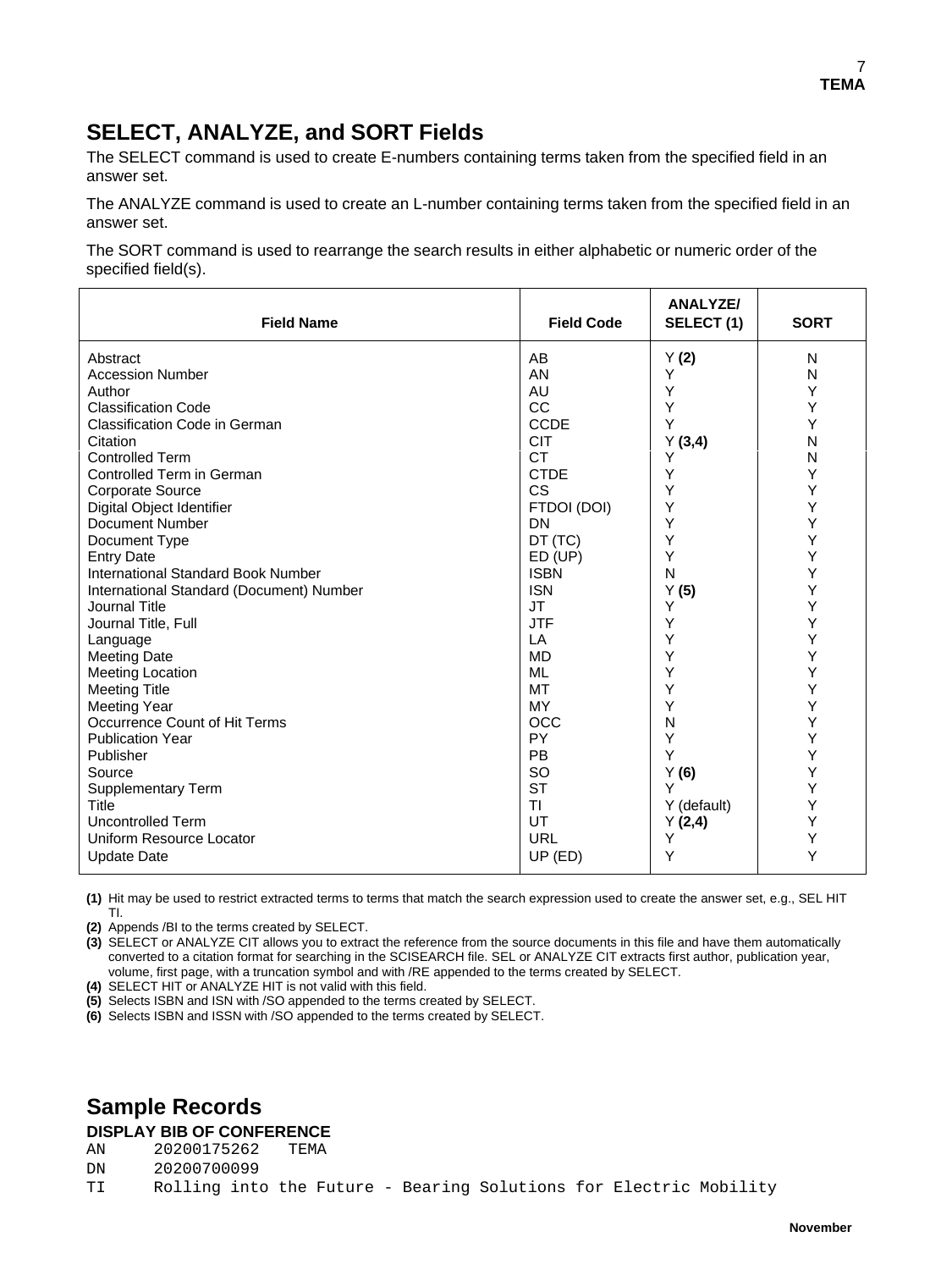### 8 **TEMA**

Waelzlagerloesungen fuer die E-Mobilitaet-

- AU Voelkel, Franz; Tietz, Manfred; Schamin, Alexander; Giehl, Sebastian
- 

CS Schaeffler Technologies, Herzogenaurach, DE<br>SO Dritev, International VDI Congress Dritev -Dritev, International VDI Congress Dritev - Drivetrain for Vehicles, 20; VDI-Berichte (2020), Volume 2373, pp. 103-117, 15 Seiten, 6 Quellen ISSN: 0083-5560 ISBN: 978-3-18-092373-4 Published by: VDI-Verlag, Duesseldorf, [http://www.vdi-verlag.de](http://www.vdi-verlag.de/) Conference: International VDI Congress Dritev - Drivetrain for Vehicles, 20th, Bonn, DE, 24 Jun 2020 - 25 Jun 2020 DT Conference; Conference Article

LA English

ED Entered STN: 23 Jul 2020 Last updated on STN: 23 Jul 2020

#### **DISPLAY ALL OF JOURNAL**

- AN 20200175396 TEMA<br>DN 20200700233
- DN 20200700233<br>TI Development Development of a Resistance Spot Welding Process Using Additive Manufacturing
- AU Batista, Marcio; Furlanetto, Valdir; Brandi, Sergio Duarte
- CS Universidade de Sao Paulo (USP), BR; Welding Science, Sao Paulo, BR Metals (2020), Volume 10, Number 5, pp. 555/1-555/12, 12 Seiten, 22
	- Quellen

ISSN: 2075-4701

DOI:<https://dx.doi.org/10.3390/met10050555> Published by: MDPI AG, Basel, [http://www.mdpi.com](http://www.mdpi.com/)

- URL (Document): <https://www.mdpi.com/2075-4701/10/5>
- DT Journal<br>LA English
- LA English<br>ED Entered
- Entered STN: 23 Jul 2020
- Last updated on STN: 23 Jul 2020
- AB For several decades, the electrical resistance spot welding process has been widely used in the manufacturing of sheet metal structures, especially in automotive bodies. During this period there was no significant development for this welding process. However, in recent years, in order to meet the demand for lighter, economical, and low-cost vehicles, the automotive manufacturing industry is undergoing a revolution in the use of high strength steel sheet combinations, chemical compositions, and of different thicknesses. In this context, the present work focuses on the study and development of a new resistant spot welding technology using additive manufacturing (AMSW) in zinc-coated steel sheets, used in the automotive industry. As a comparison, spot welding was also performed by the conventional resistance spot welding process (RSW). The results showed that the spot welding process using additive manufacturing (AMSW), through the optimized parameters, compared to the conventional resistance spot welding process (RSW), was 34.47% higher in relation to the shear tensile stress, as well as 28.57% higher tensile stress with a perpendicular load to the weld spot. The indentation or thermomechanical mark on the surface of the sheet was imperceptible to the visual inspection, producing a smooth face in the spot region. CC 3LNB Welding, soldering; 3KEB Steels, cast steel; 3KX Materials properties
- CT SPOT-WELDING; ADDITIVE-MANUFACTURING; AUTOMOBILE-INDUSTRY; PRESSING-IN; PRESSING-IN; ASSESSING; TENSILE-STRESS; WELDING-TECHNIQUE; WELD-POINT; VALUE-OF-ELECTRIC-RESISTANCE; SHEET-METALS; HIGH-STRENGTH-STEEL; CHEMICAL-COMPOSITION; ZINC; COATED-STEEL; OPTIMIZATION-PARAMETER;